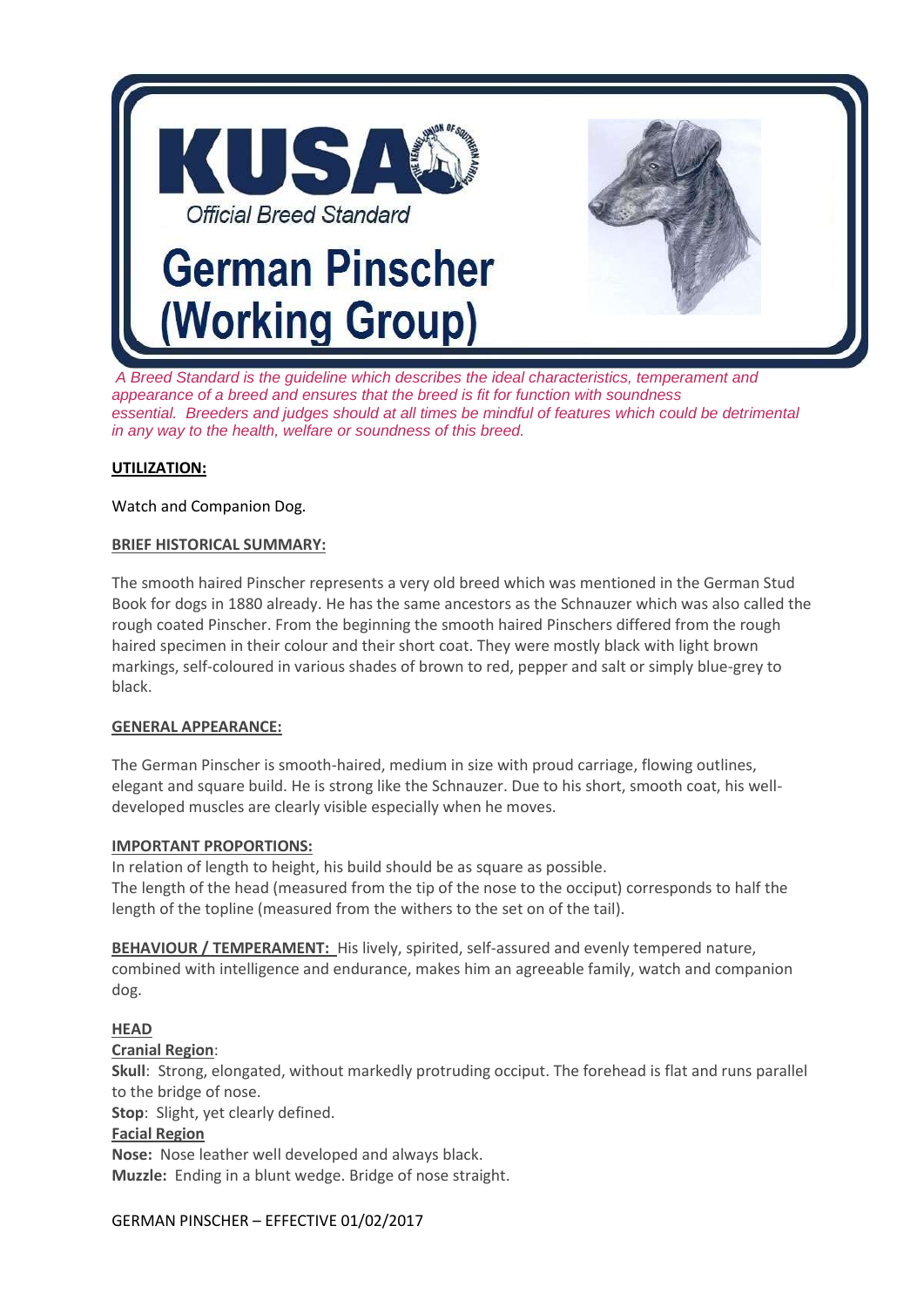**Lips:** Black, smooth and tight-fitting to the jaws; corners of mouth closed.

**Jaws/Teeth:** Strong upper and lower jaw. The complete scissor bite (42 pure white teeth according to the dentition formula) is strong and firmly closing. The chewing muscles are strongly developed without pronounced cheeks interfering with the smooth outline.

**Eyes:** Dark, oval with black pigmented, close fitting eyelids.

**Ears:** Drop ears, set high, V-shaped, with inner edges lying close to the cheeks, turned forward towards temples. Folds parallel, should not be above the top of the skull.

## **NECK:**

Nobly curved, not too short. Blending smoothly into the withers without any marked set on. Dry, without dewlap or throatiness. Throat skin tight-fitting without folds.

## **BODY**

**Topline:** Slightly sloping from withers towards rear.

**Withers:** Forming the highest point in topline.

**Back:** Strong, short and taut.

**Loins:** Short, strong and deep. The distance from last rib to hip is short to make the dog appear compact.

**Croup:** Slightly rounded, imperceptibly blending into tail set on.

**Chest:** Moderately broad, oval in diameter, reaching to the elbows. The forechest is distinctly marked by the point of the sternum.

Underline and Belly – flanks not too tucked up, forming a nicely curved line with the underside of the ribcage.

**TAIL:** Natural; a sabre or sickle carriage is sought after.

# **[\*refer note below]**

#### **LIMBS**

**Forequarters:**

**General appearance:** Seen from the front the front legs are strong, straight and not close together, seen from the side the forearms are straight.

**Shoulders:** The shoulder blade lies close against the rib cage and is well muscled on both sides of the shoulder bone, protruding over the points of the thoracic vertebrae. As sloping as possible and well laid back, forming an angle of appr. 50º to the horizontal.

**Upper Arm:** Lying close to the body, strong and well muscled, forming an angle of 95º to 100º to the shoulder blade.

**Elbows:** Correctly fitting, turning neither in nor out.

**Forearm:** Strongly developed and well muscled. Completely straight seen from the front and the side.

**Carpal Joint:** Strong and firm.

**Pastern:** Strong and slightly springy. Seen from the front, vertical, seen from the side, slightly sloping towards the ground.

**Forefeet:** Short and round, toes well-knit and arched (cat feet), pads resistant, nails short, black and strong.

#### **Hindquarters:**

**General appearance:** Standing obliquely when seen from the side, standing parallel, but not close together, when seen from the rear.

**Upper Thigh:** Moderately long, broad, strongly muscled.

**Stifle:** Turning neither in nor out.

**Lower Thigh:** Long and strong, sinewy, running into a strong hock.

**Hock:** Markedly angulated, strong, firm, turning neither in nor out.

#### GERMAN PINSCHER – EFFECTIVE 01/02/2017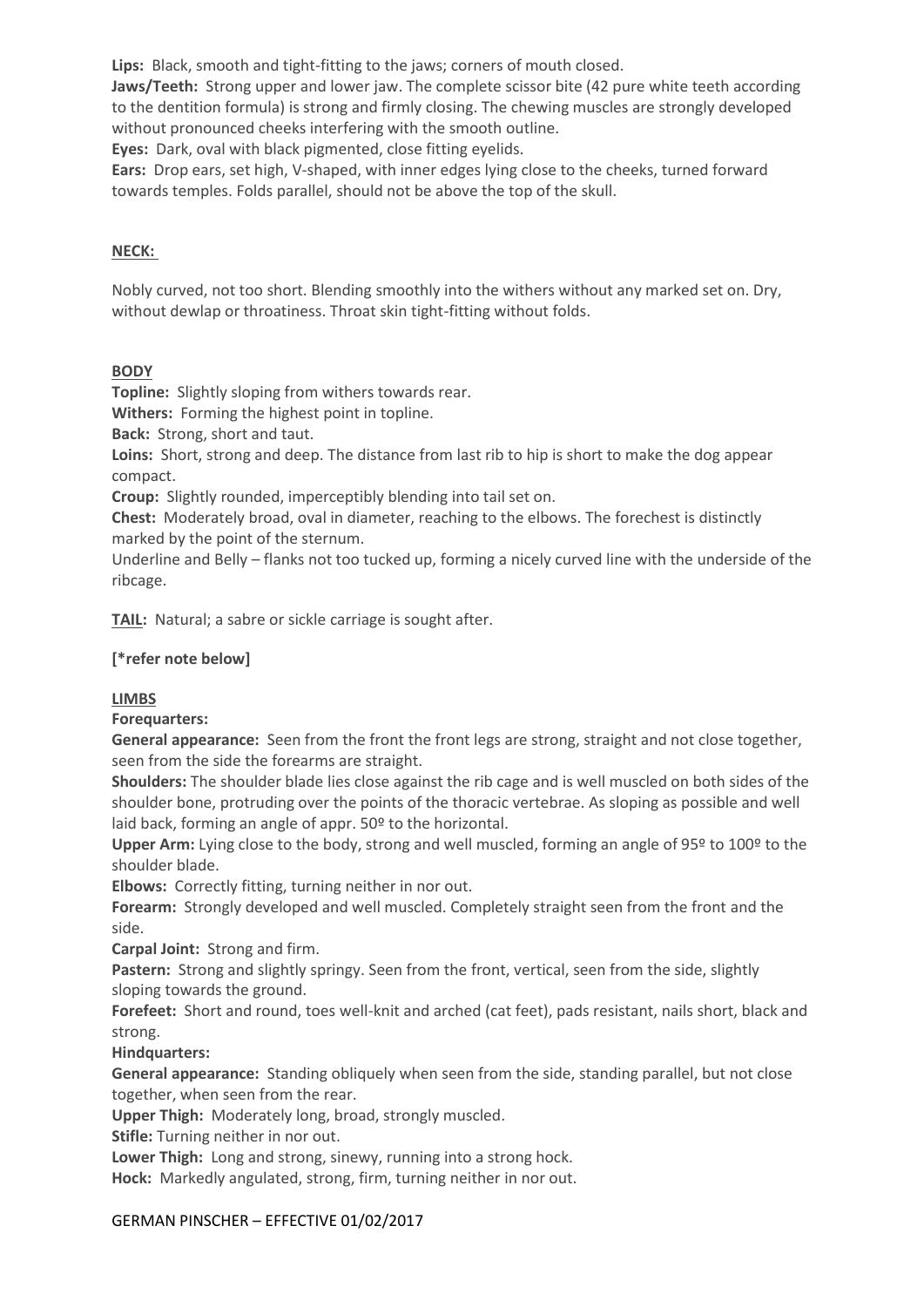**Metatarsus:** Vertical to the ground.

**Hind Feet:** Somewhat longer than the forefeet. Toes well-knit and arched. Nails short and black.

#### **GAIT/MOVEMENT:**

The German Pinscher is a trotter. His back remains firm and rather steady in movement. The movement is harmonious, sure, powerful and uninhibited with good length of stride. Typical of the trot is a ground covering, relaxed, fluent movement with strong drive and free front extension.

## **SKIN:**

Tight fitting over the whole body.

## **COAT**

**Hair:** Short and dense, smooth, close and shiny without bald patches.

**Colour:**

**Self coloured:** Deer red, reddish-brown to dark red brown

**Black and Tan:** Lacquer black with red or brown markings

The aim is for markings as dark, as rich and as clearly defined as possible. The markings are distributed as follows: above the eyes, at the underside of the throat, on the pastern, on the feet, at the inside of the hind legs and under the root of the tail. Two even, clearly separated triangles on the chest.

#### **SIZE AND WEIGHT**

**Height at withers:** Dogs and bitches 45 to 50cm. **Weight:** Dogs and bitches 14 to 20kg.

## **FAULTS**:

Any departure from the foregoing points should be considered a fault and the seriousness with which the fault should be regarded should be in exact proportion to its degree and its effect upon the health and welfare of the dog.

#### Particularly:

- Clumsy or light in build. Too low or too high on leg.
- Heavy or round skull.
- Wrinkles on forehead.
- Short, pointed or narrow muzzle.
- Pincer bite.
- Light, too small or too large eyes.
- Ears set low or very long, unevenly carried.
- Strongly protruding cheekbones (cheekiness).
- Too long, tucked up or soft back.
- Roach back.
- Croup falling away.
- Long feet.
- Pacing movement.
- Hackney gait.
- Thin coat.
- Black trace on the back, dark saddle and lightened or pale coat.
- Over or undersize up to 1cm.